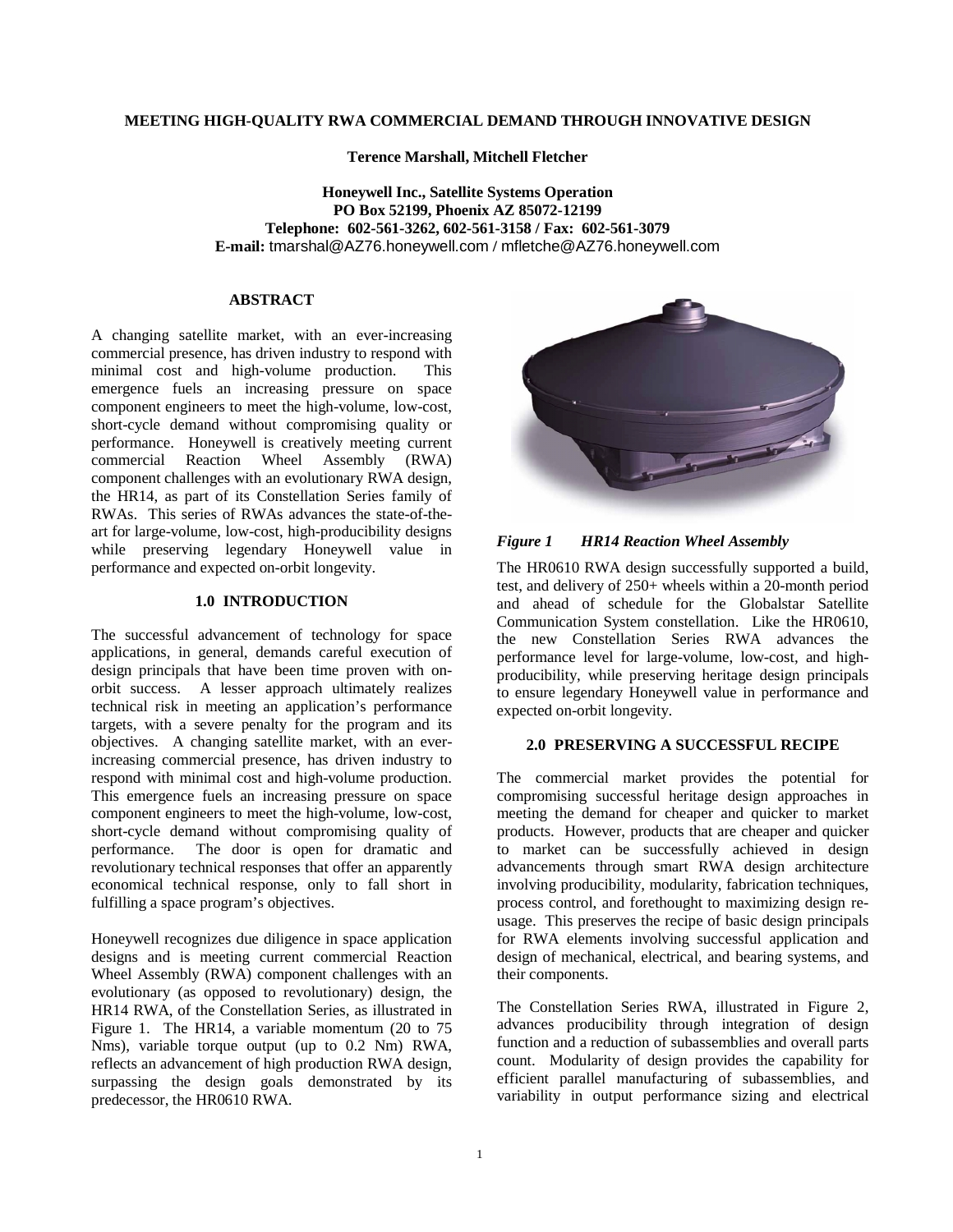interface interchangeability. Implementation of standardized design modules promotes maximum design re-usage of key components and materials, manufacturing processes and Special Test Equipment (STE), and data management systems. Smart design architecture enables effective up or down class sizing of the HR14 to support wide momentum range applications and continuation for reuse of key design modules.



*Figure 2 Constellation Series RWA Basic Design Elements*

# **3.0 RWA DESIGN ARCHITECTURE**

As with all successful architectures, the Constellation Series, which encompasses the HR14 RWA, is based upon a strong system engineering approach. A responsive RWA design architecture was developed as a result of market surveys indicating that product performance and price are major drivers. Bus applications were found to drive RWA design variations primarily involving torque, momentum, and electricalinterface flexibility to accommodate satellite sizing and a large range of bus voltages architectures. These elements drove the Constellation Series to respond with a design architecture flexible in performance and interface that allows for interchangeable momentum (inertia rotor), torque (motor), and electrical interface (drive electronics.) The RWA architectural design response addressed variability by providing a standard mechanical platform and matching single-piece modules of interchangeable design options offering variability in configurations of rotors, motors, and drive electronics. This approach provided the means for an expedient technical solution secured in basic design principals for various spacecraft bus requirements, which maintain heritage on-orbit performance and reliability.

#### **3.1 Mechanical Design**

The HR14 RWA mechanical architecture, similar to its predecessor, the HR0610, consists of a dual-chamber construction. The top chamber provides an evacuated enclosure containing the inertia rotor, motor assembly, and bearing assemblies. The bottom enclosure provides an unevacuated, isolated chamber that contains the drive control electronics separated from the spinning precision mechanical assembly. The chamber locates the spacecraft interface for electrical connections and physical mounting, as well as providing for direct electronics access without disrupting the mechanical spin assembly located above. Advances in producibility are addressed by this unique approach in mechanical architecture combined with a synergistic relationship involving design modularity, integrated part functionality, component fabrication techniques, and standardization of mechanical component interfaces.

The dual-enclosure architecture supports parallel manufacturing paths for both the mechanical and electrical subassemblies. This allows independent manufacturing paths without procurement or assembly schedule dependencies to support unconstrained, productioninventory accumulation. Advances in producibility were realized in the manufacturing of major design elements, housing, and inertia rotor. Housing elements consist of a top cover and bottom chassis. The housing design architecture was revised to locate the complexity of manufacture within the bottom chassis. Typically machined from aluminum-alloy raw material blank, the bottom chassis fabrication was revised to an aluminumalloy casting; thereby, reducing extensive machining and leaving only precision-machined, interface surfaces. Therefore, the simplified aluminum-alloy top cover was relieved to support more economical manufacturing techniques. The inertia rotor, typically manufactured from a raw, stainless, forged-material blank, was revised to a near net forging. The near net forging process allowed significant material savings, and provided improved distribution and control of material properties.

Design modularity is supported through design architecture that allows performance sizing for both the inertia rotor and motor, as illustrated in Figure 3. The inertia rotor design allows variability in the outboard rim element. This simple approach, made possible by single-piece rotor construction, allows variability in rotor configurations that support momentum applications for the HR14 from 20 to 75 Nms, all interchangeable within the same housing design. The bottom chassis and rotor designs were configured to accept variability in motor sizing. Both the chassis and rotor provide a common mounting interface that supports interchangeable, low-to-high torque motor configurations.

Standardization was re-addressed through mechanical architecture. The housing design is configured as a common baseline mounting interface to support both electrical and mechanical subassembly configurations, now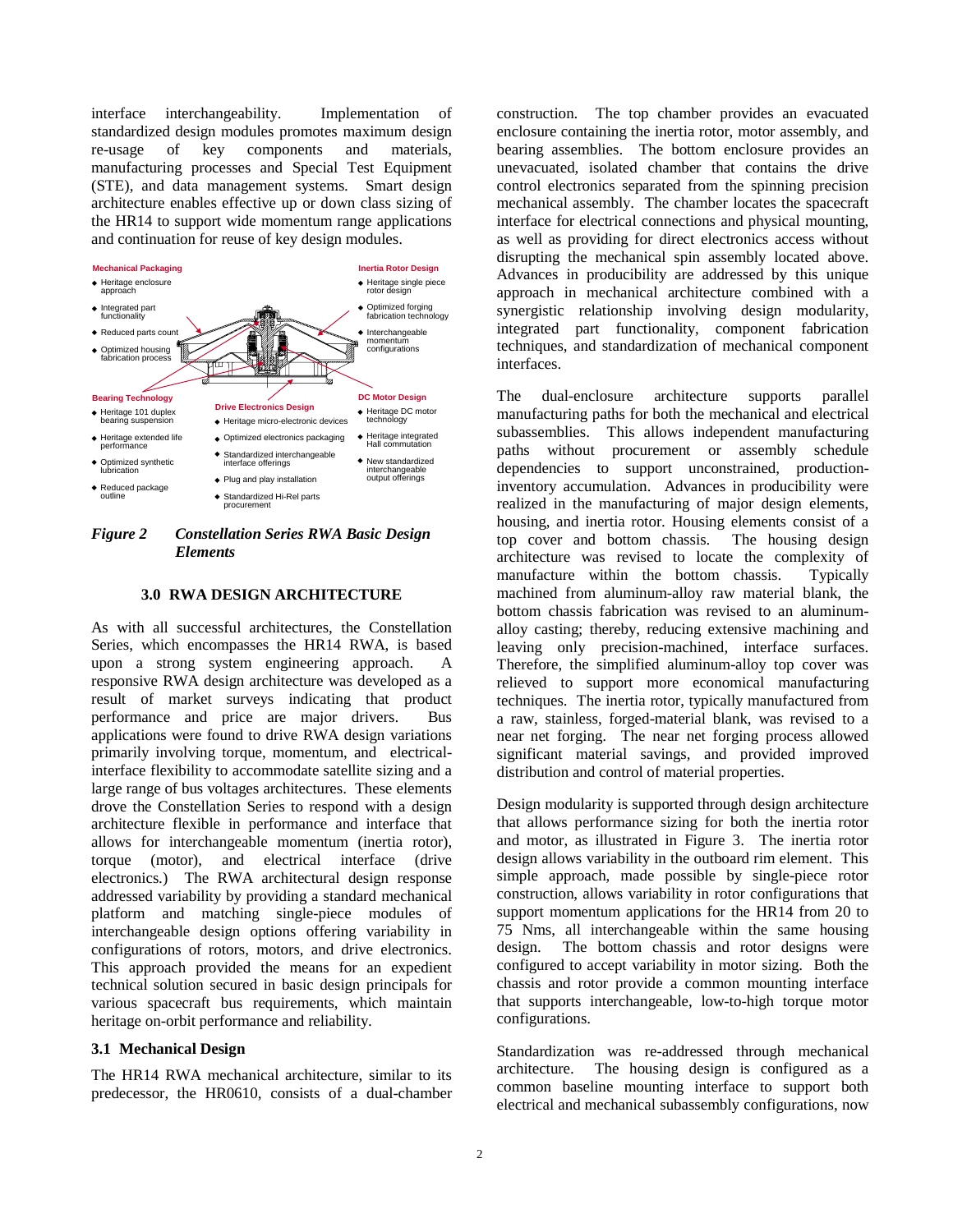and in the foreseeable future. Similar to the housing, the inertia rotor was designed for a common mounting interface within the chassis, as well as common rotor cross-section configuration designed to support variability in its inertia element sizing previously mentioned. These architectural approaches implemented standardization throughout the component life cycle and support design reuse, minimizing repetition in analysis modeling, fabrication fixturization, procurement, modeling, fabrication fixturization, procurement, subassembly, and end-item, STE.



*Figure 3 Variable Mechanical Sizing*

# **3.2 Bearing System**

The HR14 RWA design has implemented Honeywell's heritage bearing design and suspension architecture, previously proven successful, in more than 500 RWAs produced to date. The design principals involved support Honeywell's unblemished record of never failing to meet a program's mission objective.

Though the housing/bearing suspension architecture at first appears dramatically different from previous Honeywell designs, closer inspection reveals that the basic design principals remain intact. The duplex ball bearing system's detailed component designs maintain previous heritage geometric precision control. The bearing suspension system remains consistent in design principals with its heritage fixed and floating cartridge suspension design, which uniquely provides insensitivity to housing deflections imposed by launch and operating temperature environments. The difference, however, rests in two significant advancements, as follows:

- 1) RWA bearing system lubrication
- 2) Application of statistical process control in aspects of the bearing manufacturing process

# **3.2.1 Bearing Lubrication**

Honeywell has achieved noteworthy success in the industry concerning RWA on-orbit performance longevity. As important as it is to maintain critical principals of bearing geometrics and suspension design principals, so is the selection of the lubrication system.

In addition to RWAs, Honeywell is a recognized leader in Control Momentum Gyroscope (CMG) technology. CMG technology applies RWA principals supplemented by attaching a second and/or third axis of control via gimbal joint mechanisms and torque motor systems. This allows CMG systems to provide maneuverable satellite performance. Therefore, a CMG system presents more aggravated operating loads upon the momentum spin bearings resulting from gyroscopic force couples or moments. This cyclic-operating load condition, which surpasses typical RWA on orbit bearing loads, demands a robust lubrication system to ensure extended life capability.

The heritage system previously used in both RWAs and CMGs, though extremely successful, required extensive attention to operating temperature due to the highly evaporative characteristics of this mineral, oil-based system. This, in turn, required supplemental bearing lubrication reservoir systems to support the losses realized during life operation. The reservoir systems drove complexity in design, as well as the need for additional parts and space allocation.

Stringent CMG operating conditions required development of a unique formulation of synthetic oil and grease lubrication. This lubrication system has since proven, through extensive characteristic evaluations and CMG life testing, to extend operating life three to five times longer than that of its heritage predecessor.

The evaporative lubrication-loss concerns are now mitigated by this synthetic counterpart, which provides more than two magnitudes of reduced evaporative loss performance. Adaptation of this proven lubrication system from the CMG into the Constellation Series RWA product supported dispensing of the lubrication reservoir systems, a significant contribution in RWA simplification and downsizing, as illustrated in Figure 4. Savings were realized in overall mass, parts count, and supplemental manufacturing processes.



*Figure 4 RWA Size Reduction*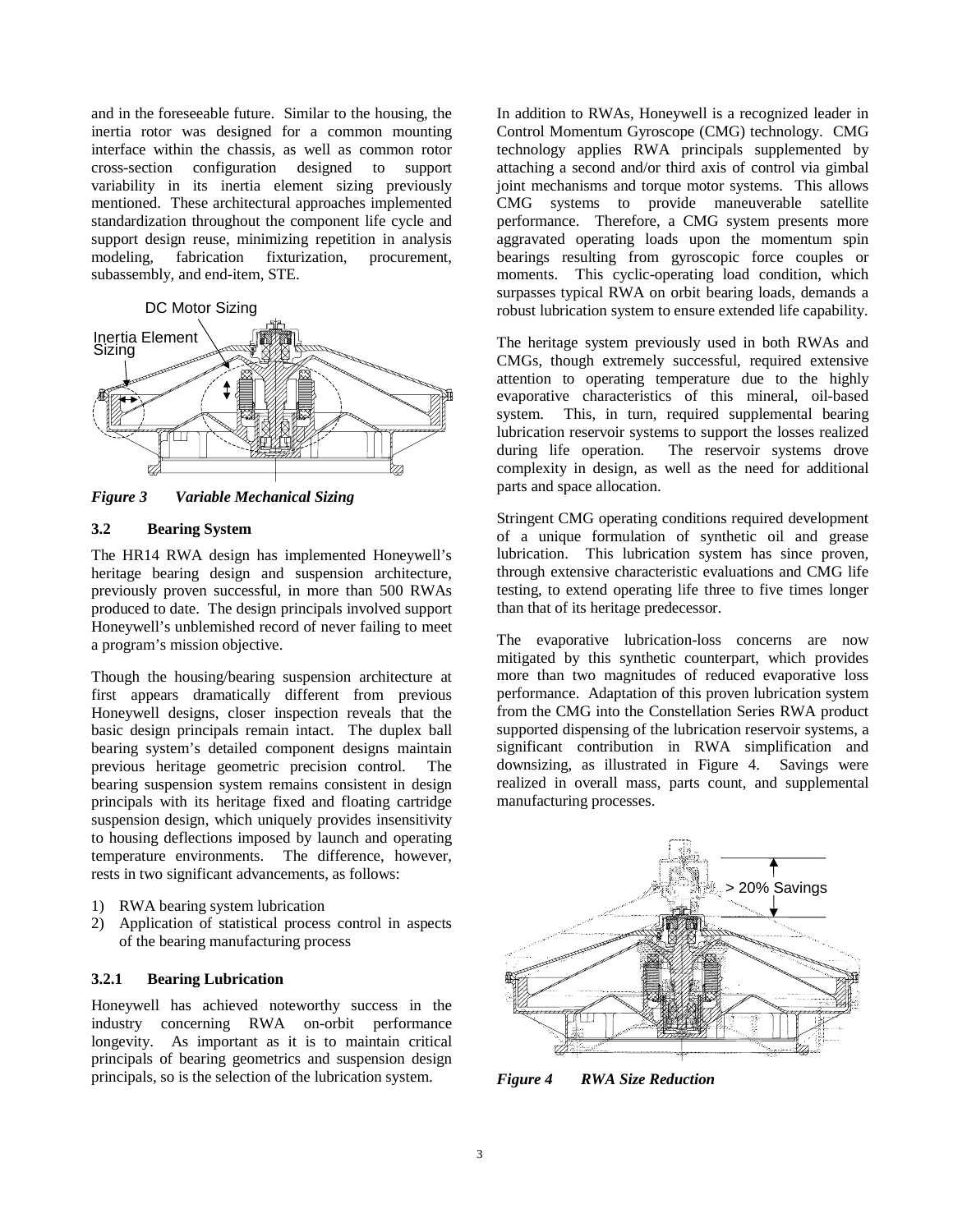# **3.2.2 Bearing Manufacturing Processes**

Additional savings opportunities were realized in the refinement of certain bearing manufacturing processes. These highly involved and detailed processes drove extensive component performance, data-recording practices. The substantial quantity of collected data was statistically analyzed and revealed certain controlled precision in performance, indicating good process repeatability. This insight allowed smart reduction in laborious measurement practices to be replaced by random process monitoring that ensured ongoing process control. This process monitoring approach resulted in notable cost-reduction improvement, while maintaining heritage precision and performance capability.

# **3.3 Electrical Design**

Similar to the mechanical architecture, the Constellation Series electrical architecture is based upon heritage design concepts. The implementation was simplified and modularized to allow customization with low, nonrecurring effort. The electronics design is implemented via current loop control. A torque command is converted into a current command and presented to the forward control path. This current command is converted to average current, through pulsewidth modulation, and presented to the motor. The motor current is continuously sampled and used as the feedback to the control loop. Other elements of the electronics include the Input/Output (I/O) interface, Electromagnetic Interference (EMI) filter, and secondary power supply.

In order to architect a low-cost electronics implementation, the basic loop function was studied and categorized into functional blocks. The optimized architecture was established for each of the blocks along with a target hardware implementation. Completed trade studies, at both the block and system level, resulted in the control architecture. (Refer to Figure 5.) The physical architecture is implemented using three custom hybrids, one gate array, optional interface drive components, and an assortment of standard resistors and capacitors.



*Figure 5 Control Block Diagram*

Trade studies completed within the system flowdown revealed that a hybrid electronics implementation costs approximately one-half of an equivalent discrete implementation. This is primarily driven by the procurement costs of high-reliability parts, their lot charges, and procurement labor for the many components required in a discrete design. A microelectronics design based upon hybrid and gate array implementation requires far fewer parts than a discrete design. The discrete RWA electronics designs completed in the early 1970s required seven Printed Wiring Boards (PWB) populated with 850 parts (of 250 part types.) The first introduction of microelectronics reduced the design to 2 PWBs and 300 components (97 types.) The Constellation Series RWA takes this reduction one step further by utilizing only 1 PWB populated with 250 components (55 types.) The electronics layout is illustrated in Figure 6. In addition to parts reductions, the smart functional partitioning is used, which provides reduced nonrecurring effort to implement customer requested scaling changes.

The smart partitioning results in flexible functional blocks, as follows:

- **EMI** filter
- Secondary power system
- Control system
- Motor drive
- Bus protection
- Command interface



*Figure 6 Electronics Layout*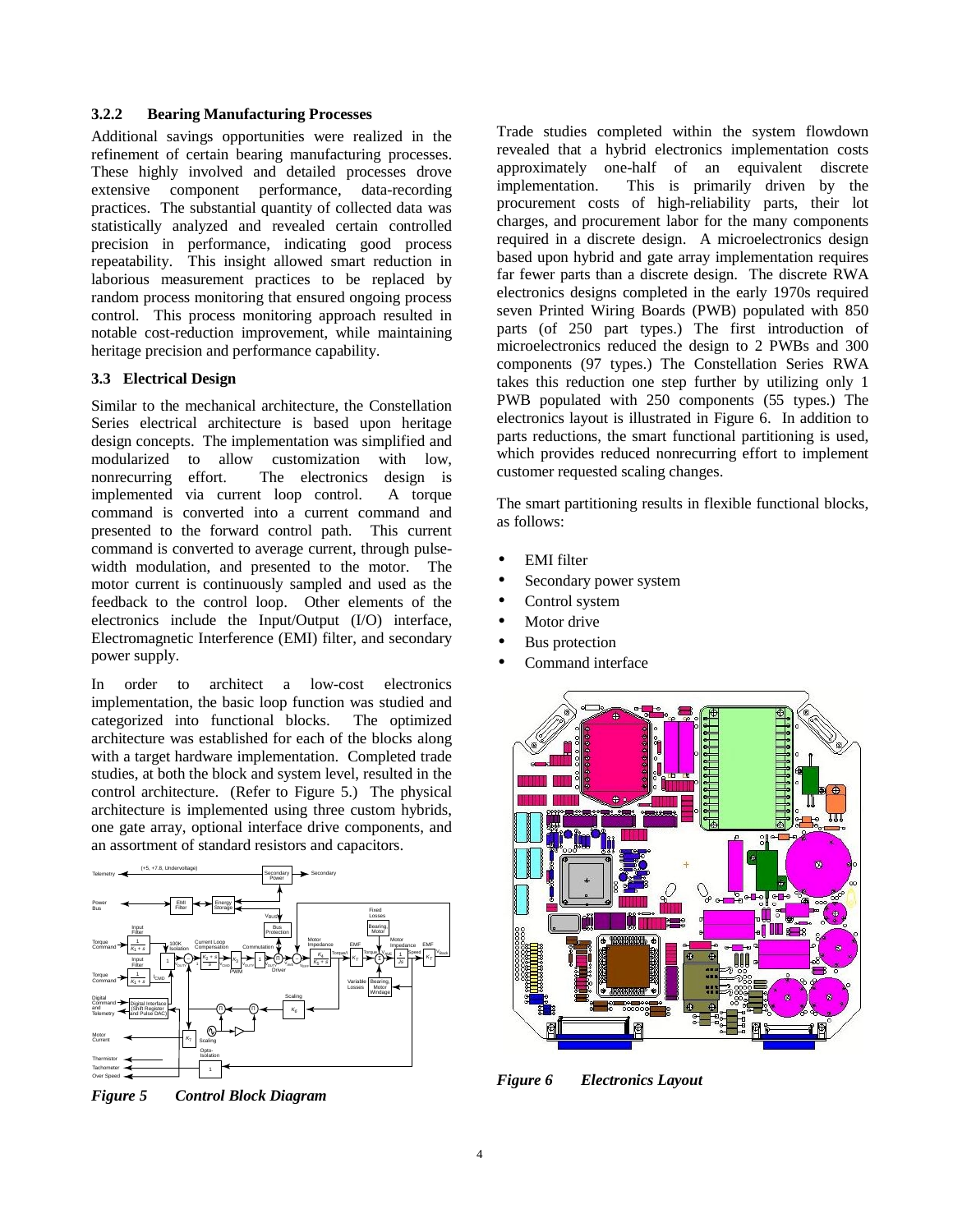Each block is grouped in an area on the single board PWB that allows a minimum amount of unwanted interaction between functional blocks. This physical implementation prevents reconfiguration in one area from affecting another functional block. Figure 6 and Figure 7 illustrate the interrelationship of the functional blocks.



*Figure 7 Electronics Physical Block Diagram*

The EMI architecture is based upon a three-stage LC filter. It is designed so that a reduction in overall RWA power results in a reduction in the number of capacitors required to support electronics noise rejection to the spacecraft. The secondary power system is based around a DC-to-DC converter that supports all potential bus voltages and eliminates the need for reconfiguration.

The control law implementation is completed utilizing a custom hybrid device and a gate array. These devices were designed to be flexible with respect to I/O and scaling to allow ease of reconfiguration. The control system provides for simple reconfiguration of the motor torque and voltage range. The hybrid and gate array combination supports both unipolar and bipolar analog commands, in addition to a 32-bit digital interface. Both digital and analog telemetry is provided. Motor current is supplied to the motor through a custom driver hybrid capable of switching up to 10 A.

Custom hybrids were used due to reduced procurement cost, compared to Off-The-Shelf (OTS) common devices. Equally important, they meet the rigorous analysis and radiation requirements needed for space flight applications. The size reduction afforded by the microelectronics implementation allowed for integration into a single PWB. The PWB design incorporates power and signal spacecraft interface connectors as an integral part of the board. This combination eliminates internal harnessing and provides for interchangeable electronics assembly configurations that interface directly with the mechanical assembly, supporting plug and play operation.

These concepts provide for a low-cost, single-board electronics that is flexible in the ability to migrate from

one design to another. The low number of components results in both lower procurement costs and high reliability implementation. The simplicity of implementation promotes reduced assembly time at board level and enditem integration, and standardization in tooling and test support.

#### **4.0 MAXIMIZING DESIGN REUSE**

The Constellation Series, HR14 RWA design was configured with forethought in satellite application sizing, which typically drives RWA momentum sizing. Needed was an RWA platform that could simply provide momentum variability, while avoiding the nonrecurring expense of complex redesign and verification. The Constellation Series RWA architecture was, therefore, configured to provide independence from momentum sizing. Figure 8 illustrates the HR14 RWA with momentum class sizing options, the HR12, and HR16. Each class represents an optimized momentum to mass configuration.



# *Figure 8 Constellation Series RWA Momentum Sizing*

Core design elements involving bearing suspension, motor interface, and drive electronics and its packaging are preserved. Affected design elements were restricted to the case and cover housing components. Within these elements, the form factor and interface approach was maintained. Core baseline design elements and their complexity are preserved. Drive electronics remains interchangeable with each class of RWA. Design reusage was maximized throughout, allowing opportunity for economical high quantity purchasing of the core elements and significantly reducing the potential for nonrecurring design activity, given new satellite applications. Figures 9 and 10 present the resulting individual momentum range applications and a performance overview for the three classes of RWAs: the HR12, HR14, and HR16